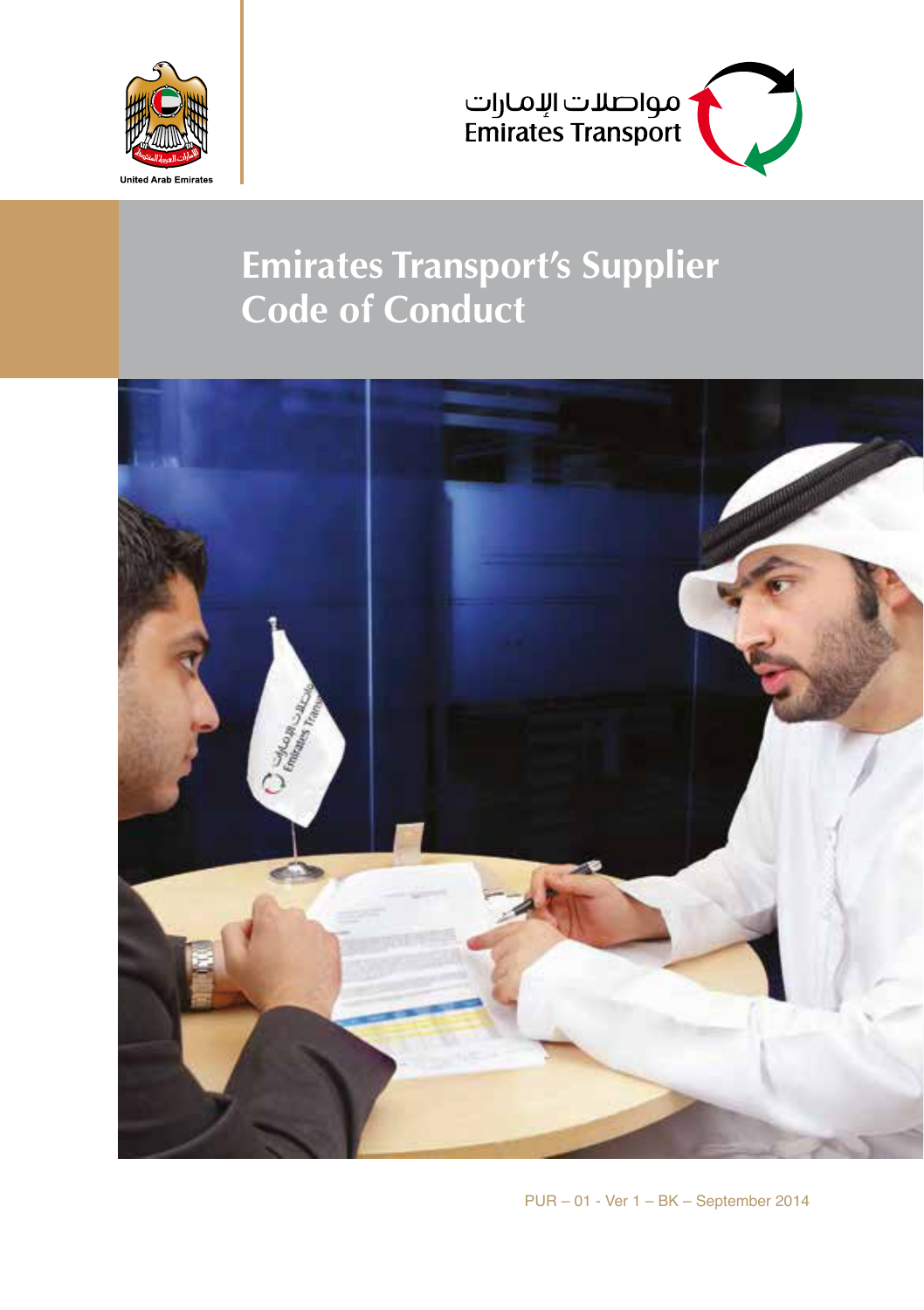# **Emirates Transport's Supplier<br>Code of Conduct**

## **Contents**

| Object                                                                  | # |
|-------------------------------------------------------------------------|---|
| Purpose                                                                 |   |
| Scope                                                                   |   |
| pillars of Code                                                         | 2 |
| Terms                                                                   | 3 |
| <b>Emirates Transport's Supplier</b><br>Code of Conduct Acknowledgement | 8 |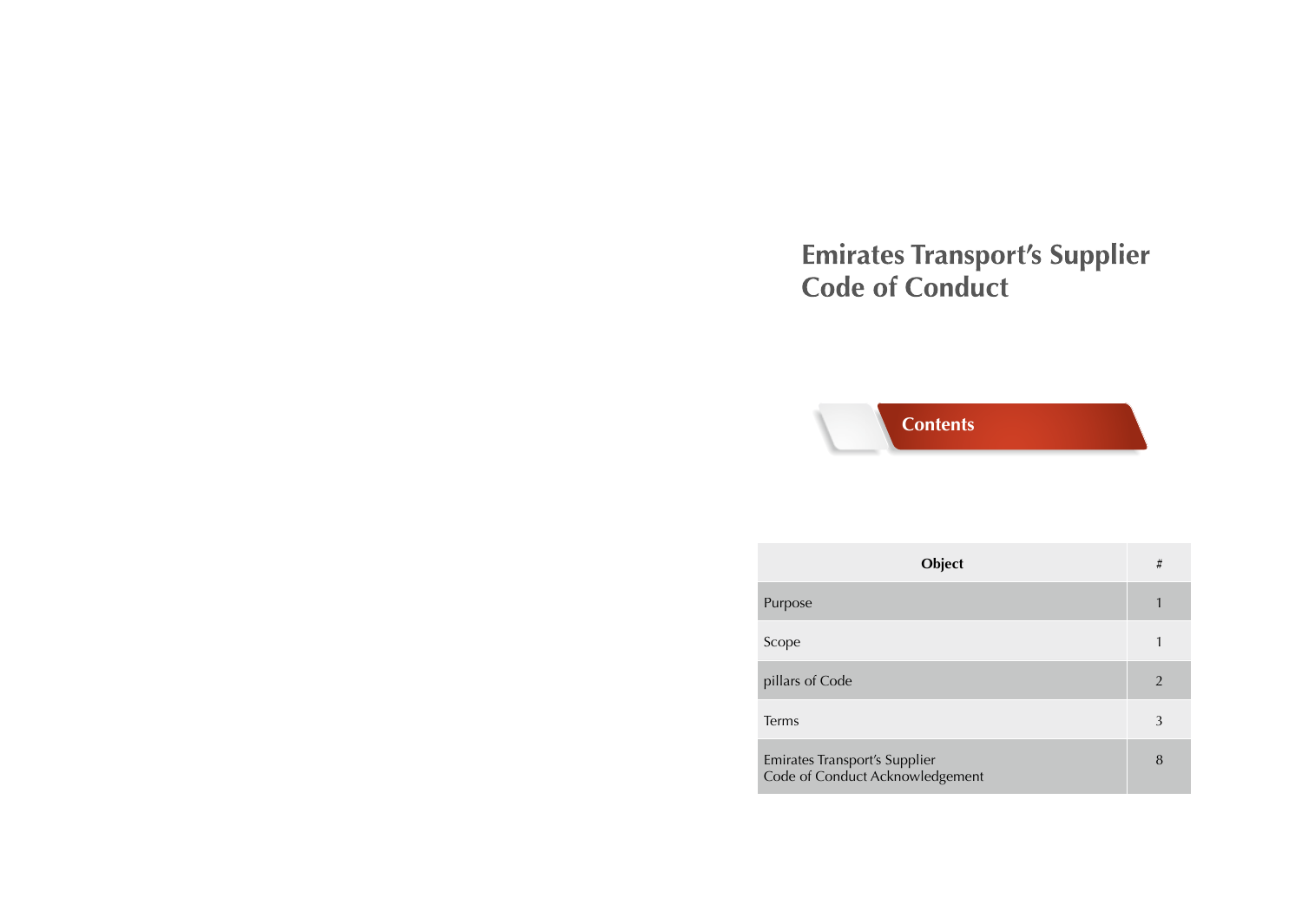### **Vision**

Excellence and leadership in sustainable transport and general services.

#### **Mission**

Achieving the highest levels of luxury and comfort for our partners and clients through a creative team of human resources that provides transport. maintenance and leasing services, as well as facilities management and other complementary professional services, all in accordance with the highest in safety and environmental standards.

**Values**

Safety/ Care / Creativity / Participation / Excellence / Transparency / Responsibility.



et.gov.ae



**Purpose**

In order for Emirates Transport (ET) to be able to serve its customers with a high level of excellence and leadership in a responsible and sustainable approach, ET had to reveal its values and ethics in dealing with others, and thus expects from its suppliers, who represent a real extension of the Corporation and its activities, to abide by the standards outlined here.



 $\overline{z}$ 

The standards of the Code set forth expectations to all suppliers, whether they are establishments, individuals, subcontractors, affiliates, or any party tasked by the supplier to carry out business on their behalf. Suppliers should fully commit to the Code's terms and are responsible for informing all related parties of the standards of the Code and ensure they comply with it.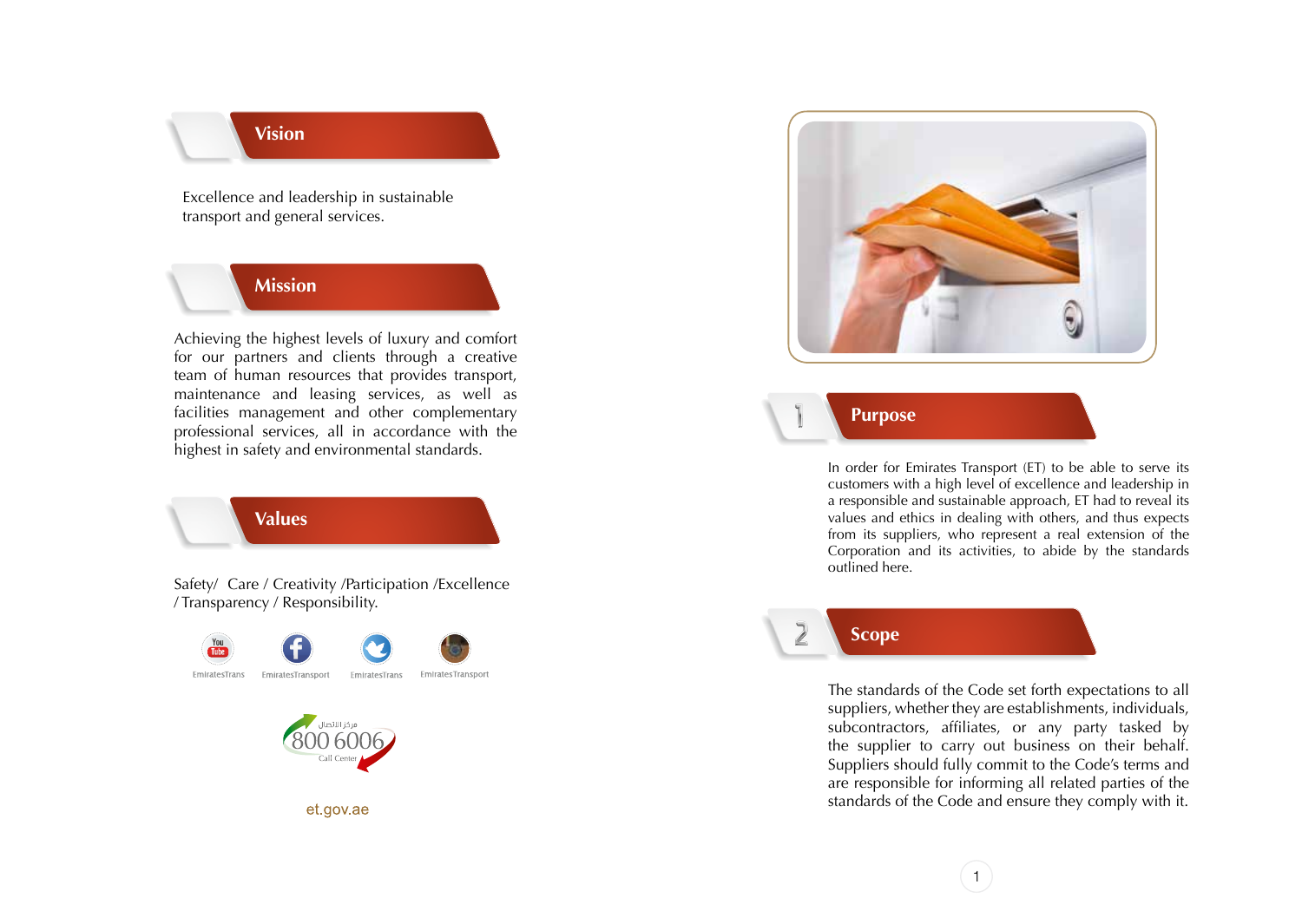$\mathbf{J}$ 

#### **Pillars of Code**

The 3 pillars of the ET Supplier Code:

#### **United Arab Emirates Laws:**

Laws issued in the United Arab Emirates are deemed as the core foundation for this Code, so abiding by its articles is a prerequisite for supplying materials, products or services for ET, and particularly the 08/1980 Law and its subsequent amendments.

#### **Continuous improvement:**

This Code represent the minimum standards expected from ET suppliers, and the organisation expects from suppliers to abide by all effective laws, rules and regulations in the UAE, in general, and those required by ET in particular, and at the same time to work hard to apply the best international practices in the area of their business. ET encourages suppliers to continue developing their work environment on a continuous .basis

#### **Monitoring and evaluation:**

Emirates Transport may perform assessment and filed inspection operations of suppliers' and subcontractors' facilities with the aim of verifying their commitment and application of stipulated rules and principles.  $ET$  expects from suppliers, at a minimum, to have methodologies, clear goals, management systems and standards in order to achieve stipulated standards outlined in this Code and apply them on the ground. Field visits aim to check out all the previous points, and in light of them, ET will refrain dealing with uncommitted suppliers in the future.



**Terms**

#### **Example 1** Fair practices and integrity of work:

The supplier should avoid entering competitions using unfair methods such as conspiratorial bids, price-fixing, breaching competitions rules, monopolistic practices or any other unfair and unethical practices.

The supplier shall not attract, encourage or try to take advantage of any employee, currently working or previously worked for Emirates Transport, in a way that would make him/her divulge or reveal a trade secret or corporation-owned material or any other resource, or provide any information obtained during work, with view of influencing current, proposed or potential business transactions to seek a commercial advantage.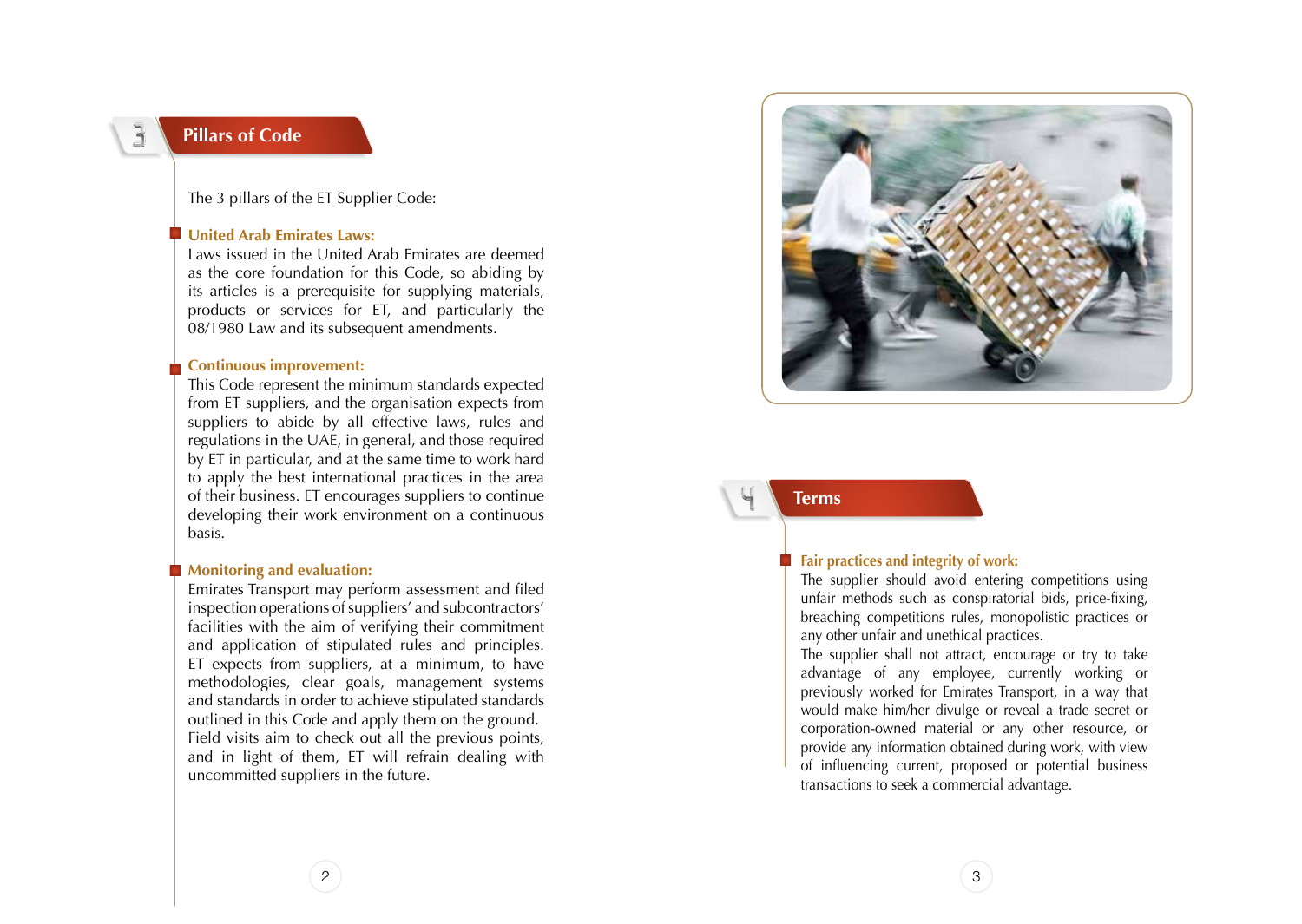

#### **Exerced Labour:**

The supplier shall not use any form of forced or compulsory labour. and the work has to be done voluntarily and based on choice. Workers should not be required to provide deposits or forced to sign debt bonds as a condition of employment.

#### **Child Labour:**

Child labour is prohibited, and the supplier shall always abide to restrictions imposed on age limit for working. This involves labour used in the processing of materials or services supplied to Emirates Transport from anywhere around the world.

#### **:Discrimination**

The supplier shall fight all forms of discrimination and promote equal opportunities for all workers.

#### **Health and Safety:**

The supplier shall provide its employees with a healthy and safe workplace, and therefore apply effective programmes aiming to develop and improve the work environment. The supplier is encouraged to apply Occupational Health and Safety Specifications  $(SO45001$  or  $OHSAS18001)$  or any equivalent or similar specification or system.

#### **Environment and Natural Resources:**

Emirates Transport expects from its suppliers to adopt an effective environmental policy, abide by all laws and legislations in force in the State and to obtain all necessary permits to perform their activities. ET also encourages its suppliers to adopt initiatives that aim to promote environmentally sustainable growth such as preserving natural resources, reducing waste and recycling materials, embracing environmentally friendly technology and processing waste resulting from operations.

#### **Bribery and Corruption:**

It is not permissible for any supplier or its representatives to pay, offer, loan, or promise to pay or facilitate any other benefit in any form, in order to obtain fund, assets, services or benefits, as a bribe or "commission" or any other payments or inducements aimed at influencing the behaviour or weakening the judgment of ET .employees

#### **Gifts and Hospitality:**

It is not permissible for any supplier or his representatives to offer or provide gifts, gratuities or hospitality to ET employees except for gifts with a symbolic value and in line with usual business practices. Symbolic gifts are described as gifts with low material value such as pens, hats, shirts with slogans and all customary business practices in relation to hospitality. Gifts, gratuities or hospitality offered by suppliers to ET employees, exceeding the symbolic value and reasonable hospitality, come under the corporation's prohibitions in accordance with ET's Code of Conduct and Ethics, and should be reported according to the internal regulations of the corporation.

#### **Conflict of Interest:**

ET's suppliers are expected to disclose any situation that may result in a conflict of interest and to reveal whether one of ET employees is a relative (up to the fourth degree) or has a personal or business relationship with him that might be a source of conflict of interest.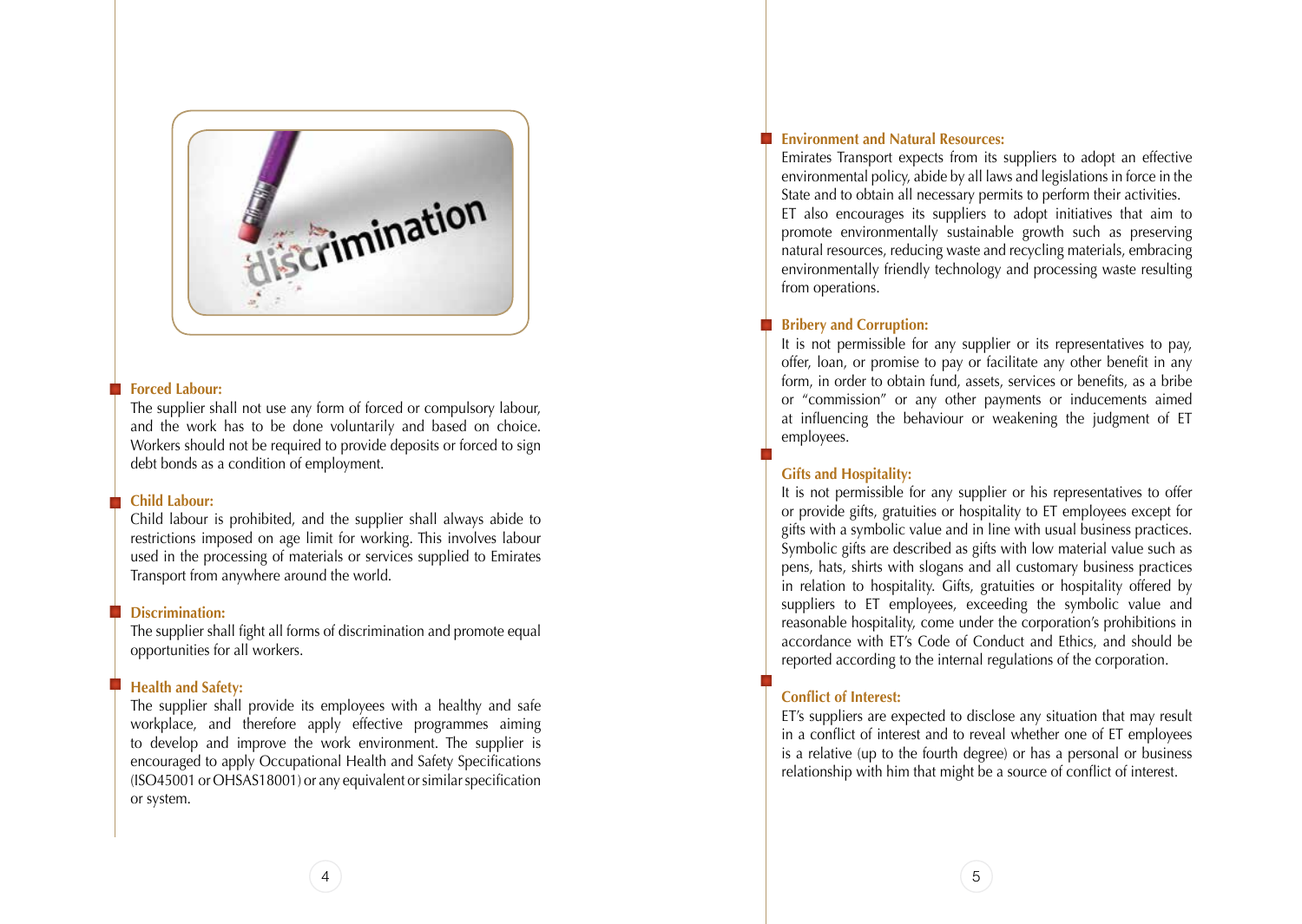#### **Intellectual Property:**

The Supplier is not permitted to benefit from the use of any information, materials, logos and any material that falls under the intellectual property of ET, whether internally or externally, without a specific written permission by an authorised person from ET.

#### **:Confidentiality**

During the implementation period of a contract or agreement, or in a preparation phase for a contract, the supplier might obtain information or material which is deemed confidential for ET. Therefore, the supplier shall commit to confidentiality and to not disclose or use any information obtained during an invitation to submit a proposal, tender or any other request for proposal document or in the agreement between ET and the supplier.

ET considers any breach of confidentiality, disclosure of any unauthorised information, or the use of owned or confidential information as a very serious matter and it as such retains its right (without prejudice to legal and contractual rights) to disqualify any potential supplier or terminate a relationship with a current supplier if a violation of confidentiality is .proven

Official approval from ET must be sought before publishing or using any advertising materials, press releases or publications that refer to Emirates Transport or to a current or potential relationship with a supplier.

#### **:Whistleblowing**

ET has an approved mechanism for the disclosure of any unethical, improper or wrong practices such as bypassing control systems, embezzlement, administrative and moral corruption. This tool offers whistle-blowers access to a competent and impartial authority that will keep their identity confidentiality and ensure the integrity of the investigation into the case highlighted to the corporation.

Each supplier is responsible for reporting on irregularities in accordance with the corporation's approved system  $(AMANA)$ , through the following contact details:

Tel: (04) 2090900 **Email:** amana@et.ae

## **Emirates Transport's Supplier Code** of Conduct Acknowledgement

Dear supplier, please complete this form and return to the concerned department at Emirates Transport.